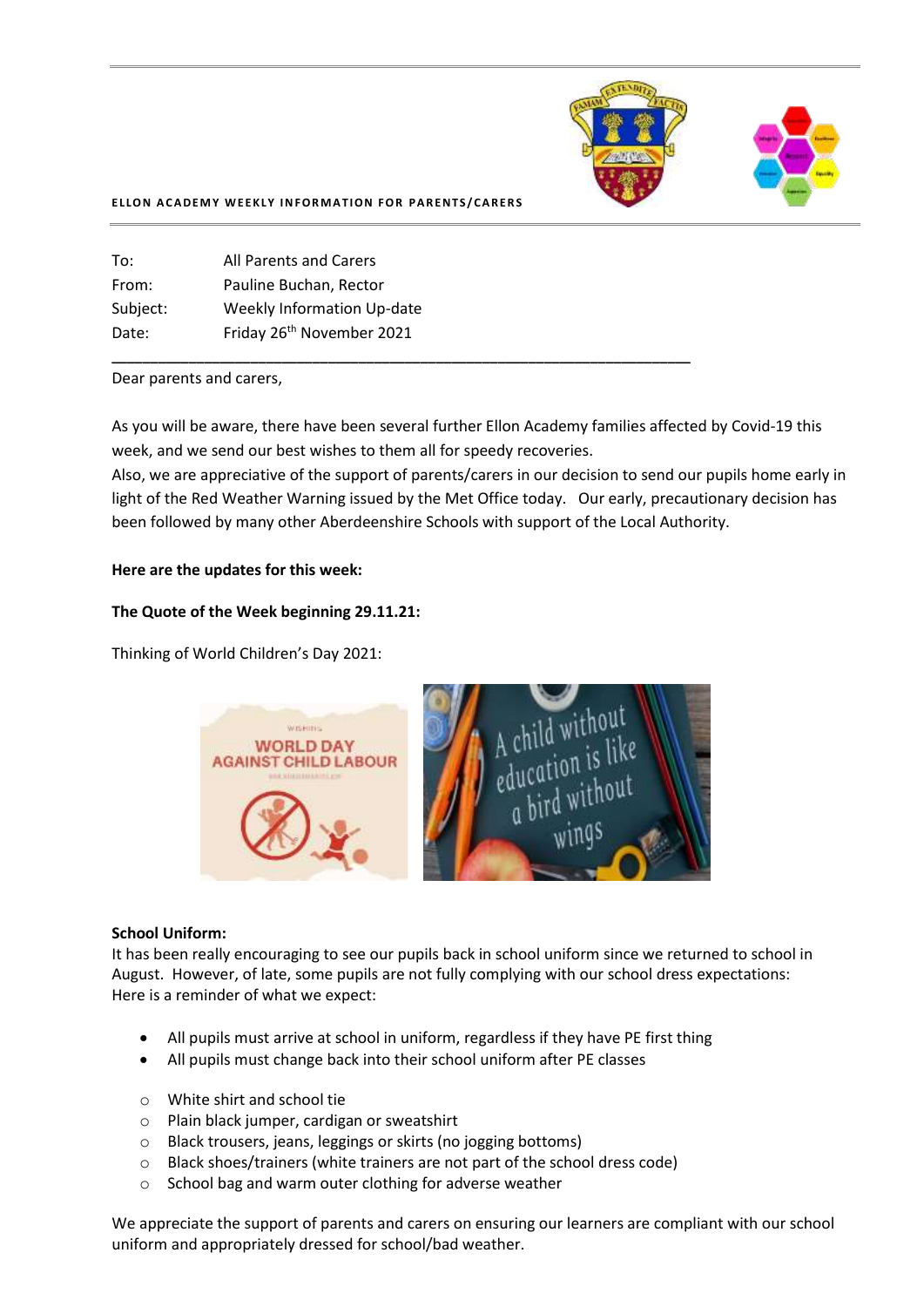## **Christmas 2021 Activities at Ellon Academy:**

Christmas Lunches 2021 (Vegetarian/Vegan/Gluten Free options will be available):

- o Wednesday 1.12.21 S2 out early for lunch at 12.05pm
- o Wednesday 8.12.21 S3/4 out early for lunch at 12.05pm
- o Wednesday 15.12.21 S5/6 out early for lunch at 12.05pm



- Christmas Jumpers as part of usual school uniform for S6 only from Wednesday 1<sup>st</sup> December until the holidays
- Food Bank Charity Donations Wednesday 1<sup>st</sup> December Pupils/Staff are asked to bring donations of non-perishable items on Wed 1.12.21 for local food bank charities. Any donations can be left at the pupil doors and will be uplifted at 9.45am by the charity.
- Christmas Jumper Day Dress Down Day (all pupils/staff) Friday 10<sup>th</sup> December. Please bring a donation for 'Save the Children'.
- Christmas Dress Up Day for all pupils and S5/6 Parade Friday 17<sup>th</sup> December All pupils can come to school in fancy dress on Friday 17.12.21

## **World Children's Day 2021:**

To recognise and celebrate World Children's Day 2021, several events are planned, including a Virtual Assembly delivered by Finn Dixon in S5:

We are also hosting a Pupil Senate Summit meeting on Thursday 9<sup>th</sup> December. This will involve:

- The Exec Team, House Captains, Sports Captains and Class Reps
- Pupils to work in House groups looking at World Children's Day resources and identify potential input for our new Rights Respecting School Charter

Plan for the morning of Thurs 9<sup>th</sup> December:

- 1. Period 1 The Importance of Children's Rights
- 2. Period 2 Collating Resources
- 3. Period 3 COP26 and Environmental Input from pupil committee supported by The Exec Team and staff
- 4. Period 4 Creating charter for Ellon Academy and pupil and staff pledges

### **Acts of Kindness:**

Ellon Academy Foodbank Collection Day/Kindness for the Community – Wednesday 1st December 2021 Based on the success of last year's collection and the overwhelming generosity of parents/carers, pupils and staff, our S6 Exec Team have been organising another local foodbank collection at Ellon Academy. We are asking parents/carers/pupils and staff to kindly bring a donation or non-perishable food items to school on Wednesday 1st December 2021, if you are able to do so.

Any donations given will be collected at the pupil doors as they arrive at school next Wednesday, and we have arranged for the charity to pick up the donations later that morning. Staff can leave any donations they care to give at the staff entrance. Thank you in anticipation of your support for this very worthy cause.

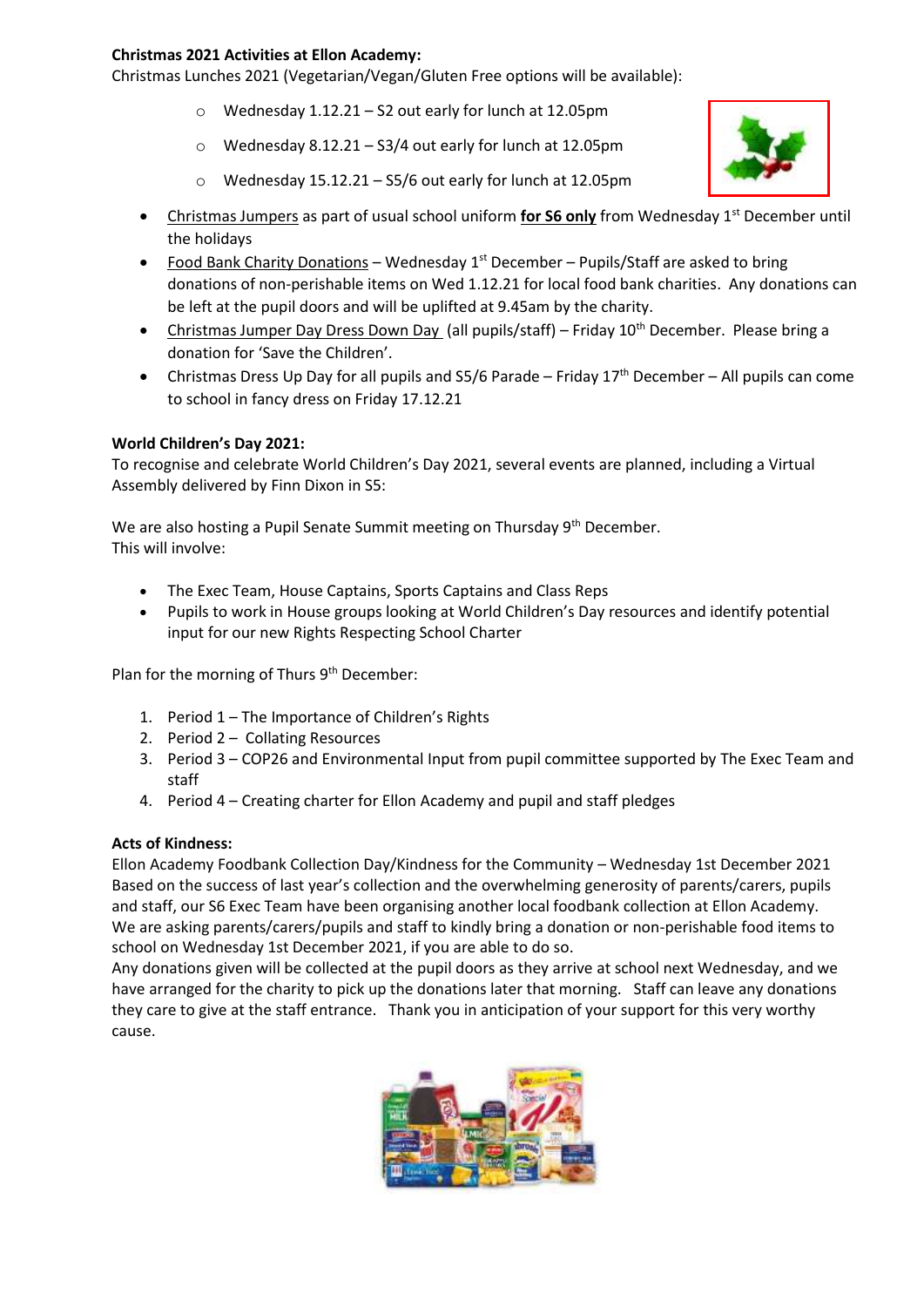### **Celebrating Success:**

We have been delighted that some parents/carers have been in touch to let us know of their child or children's recent successes and achievements out with the school. Young people can be quite shy about their success, but if they are will for us to celebrate these, please could you let us know if your child/children have had any external to school successes and achievements. We have seen quite a few out with school achievements since our return from the holidays and we are delighted to celebrate these achievements via our Facebook page, this newsletter and in school.



### **Pupil Achievements:**

Y.P.I Final – Wed 24.11.21:

Our S6 pupils have spent the last term working on the YPI (Youth Philanthropy Initiative) programme where they identify an area of need in the local area and then find a charity that addresses that need. The best presentation on behalf of a charity wins £3000.

Other groups represented in the final were Rainbow Rogues, Foos yer Doos Singsong Club, Friends of the Anchor Unit, Alzheimer's Scotland, and Mental Health Aberdeen.

Thanks to all our wonderful senior pupils who have worked hard on this project and raised the profile of important issues and the amazing charities who support them.



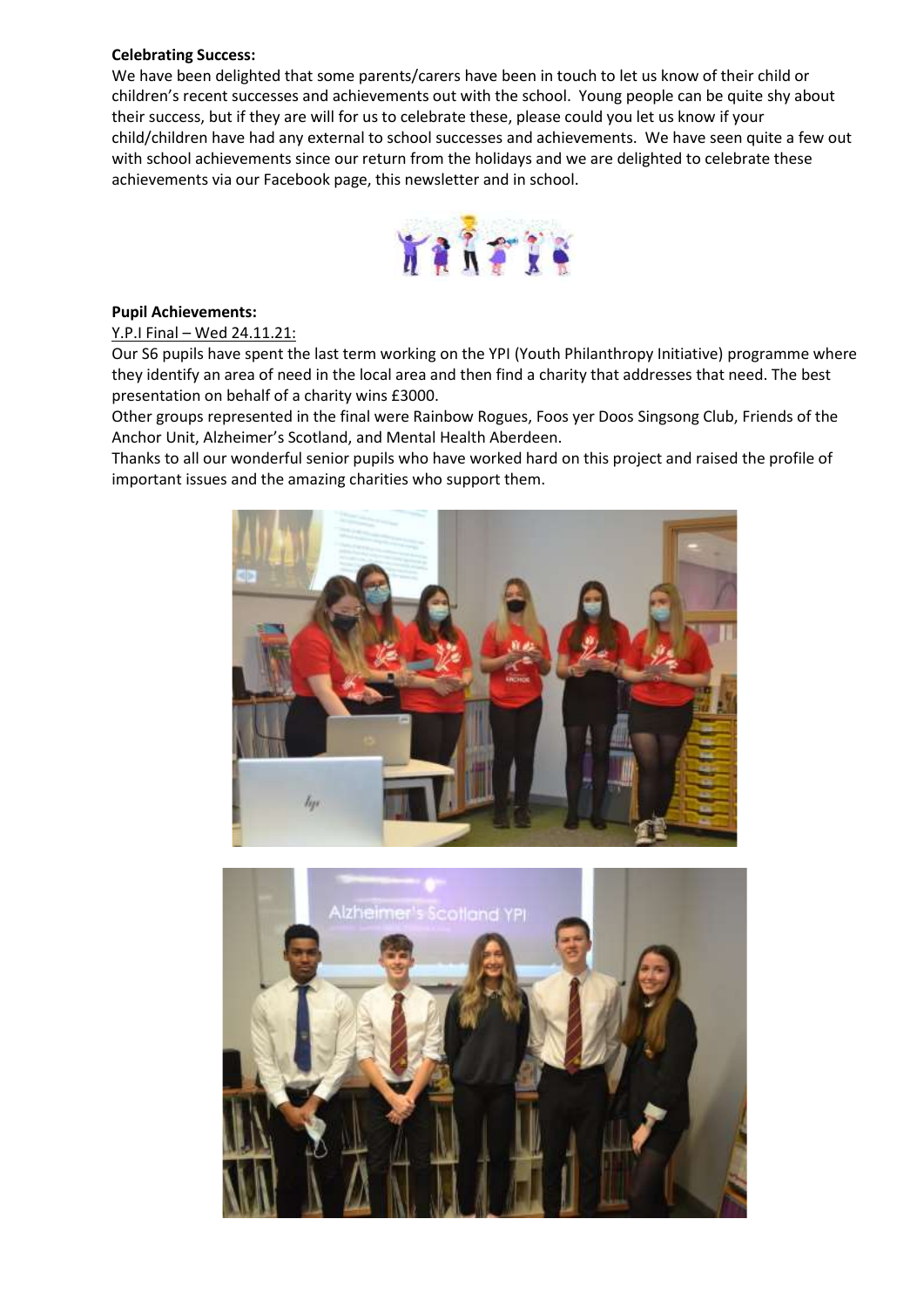



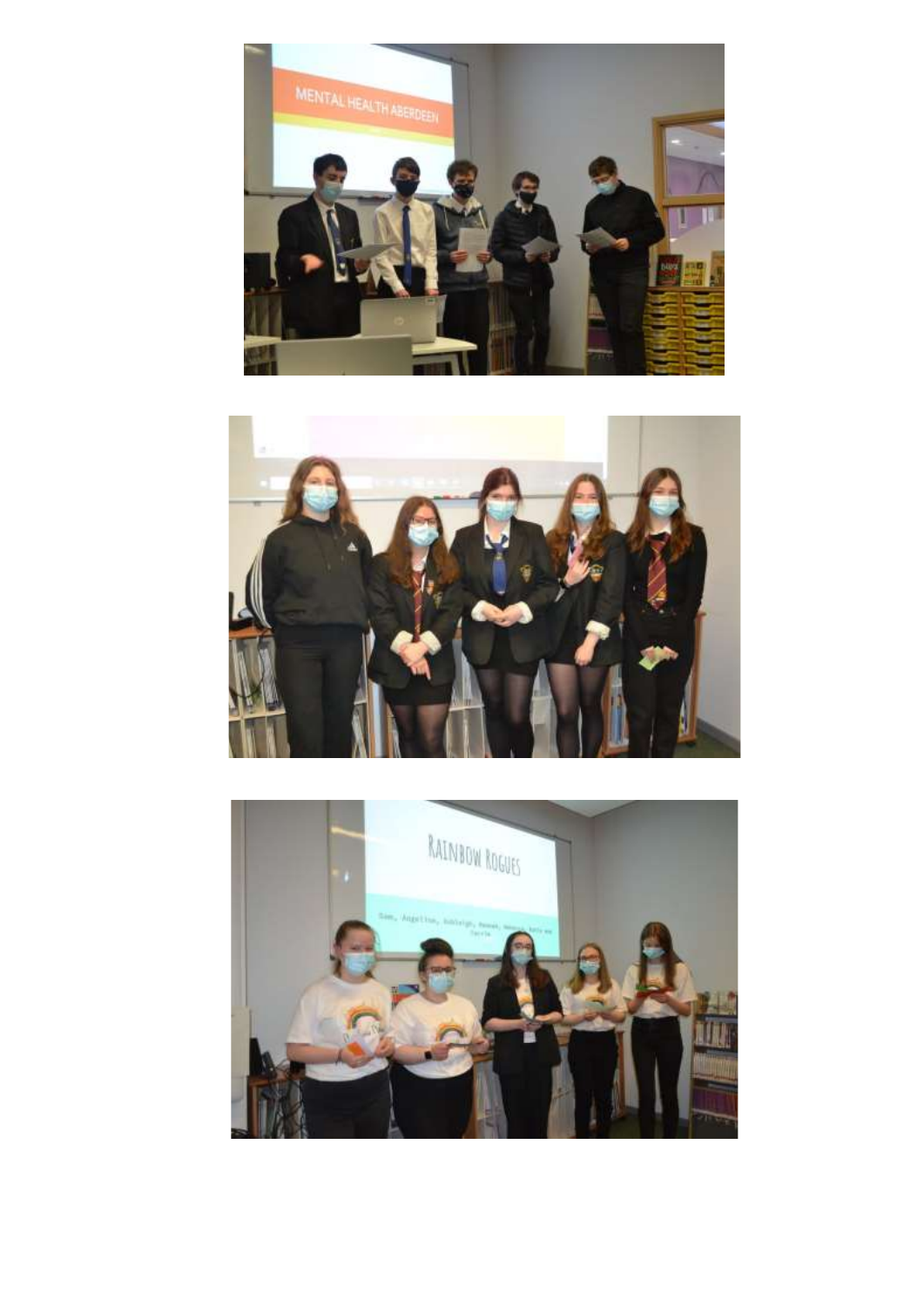Congratulations to Aymara B, Amy D, Emily I and Fergus S who were the overall YPI winners and recipients of the £3000 for their chosen charity Abernecessities. YPI is sponsored by the Wood Foundation.



#### **Pupil Achievement:**

[Triathlon](https://www.facebook.com/scottishtri/?__cft__%5b0%5d=AZVuDbqeApnkj4COka9UrirdMr5KGliDNHbOV5Err-86gFDkhJVopsSK6mdtdpO8WcR_FNvKqfqwBQ_GPDi_TUXlG_ouDD_-aHHQF48fstYy8wiCjwjoI-ugLDK2SR7KkOxQKzRkKRIUxxKR07qCaYHwzY1Z_dvMkR8_AUV3ADt1MKD2p31glZ3imo_laT036Ys7qH8YDhpOWGpfWM4Bmc0zu3BoUXCG0lx9g1LgZVdp1w&__tn__=-UC%2CP-y-R) Scotland - Young Volunteer of the Year – Ella Chalmers!



S4 pupil Ella Chalmers has been actively volunteering at TrYthan for over 12 months, since successfully completing the Triathlon Scotland Young Activator course in 2020. Ella is involved in several areas of the club several times a week, supporting the coaches at the club's adult and TriStar swim training sessions as well as assisting at the TriStar run and bike sessions. The club like to mix things up and get the younger members involved with coaching the adults and vice versa, so lately Ella has started contributing to the planning of the swim training sessions and has been setting some good and challenging swim sets for the adult members. She is always on time, friendly, dependable and has a smile on her face.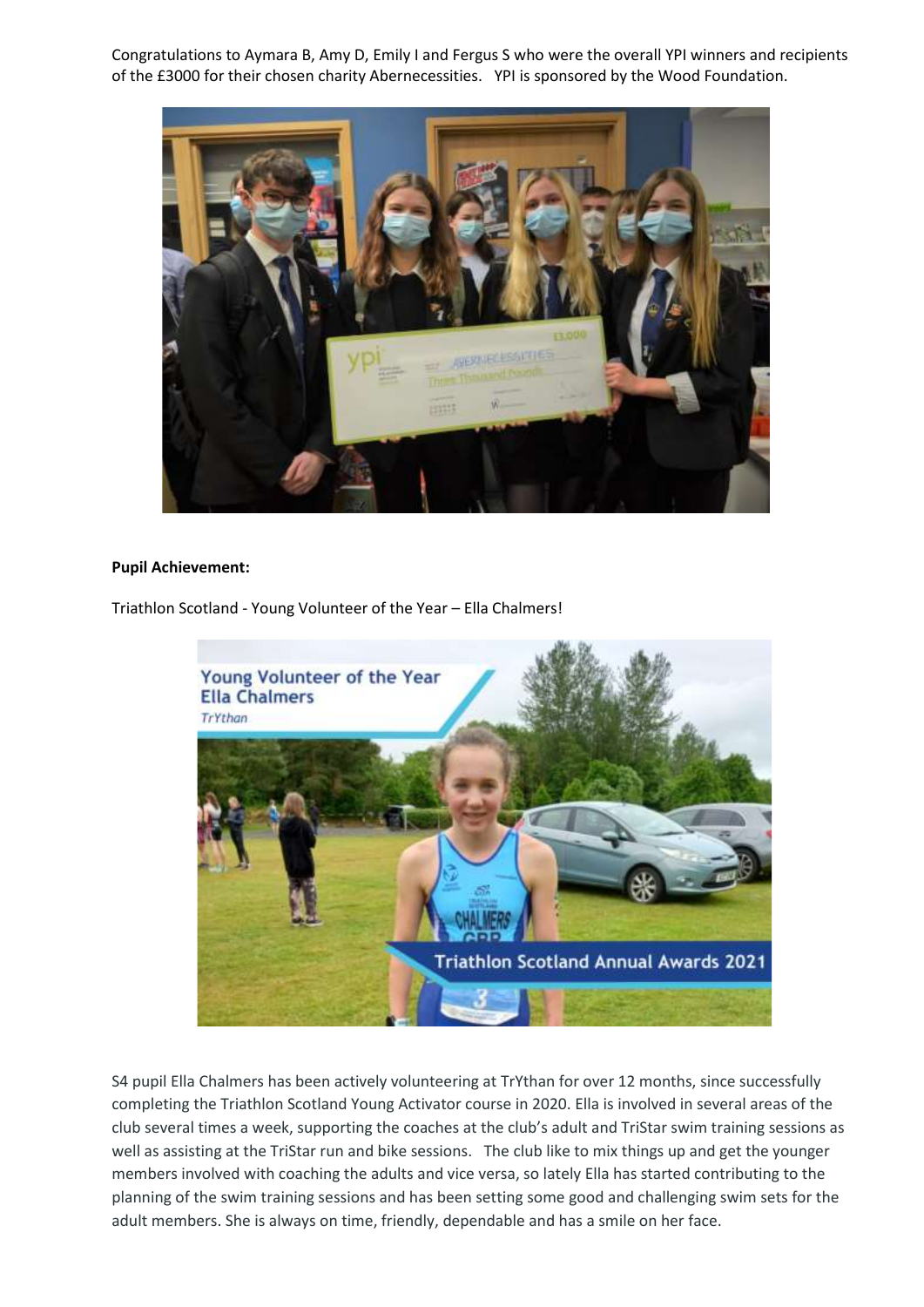She takes everything in her stride and often makes it look very easy. These are all assets that are often taken for granted but can be hard to find.

Ella is a huge asset to the day to day running of TrYthan. Club President, **David Horne**, said:

"*We are super proud of Ella and the help and enthusiasm that she provides. She is also a strong role model to the younger TriStar members at the club by setting a good example, not just by what she does in training, but also how she supports the club by volunteering. She is always at races and events cheering everyone on and is always on hand to help set-up and clear away equipment. She is a key part of our club and helps provide a friendly and supportive environment. With Ella around, we feel the future of the club is in safe hands and the club and triathlon will continue to flourish in our community.*"

Read more: [https://bit.ly/3DT9aGx](https://bit.ly/3DT9aGx?fbclid=IwAR1cP_jMAyCGCOLCz-Qy24oppveD9AuO8FNAtwybUOk8KF1xwqswUbM-F_8)

### **Pupil Achievements:**

Aiden M and Jack B in S6 have just been invited down to Glasgow to trial for the Scottish Schoolboys Football team. It is an incredible achievement to be deemed some of the best Scotland has to offer and we wish them all the luck in the world. Go do yourselves proud!

# **Fund Raising Support for the Ellon Academy Community Memorial Garden:**

Many thanks to the Ellon Co-op for their support with a donation of £966.57 for our Memorial Garden. Mrs Swallow and Mr Cruickshank picked up the cheque last weekend.

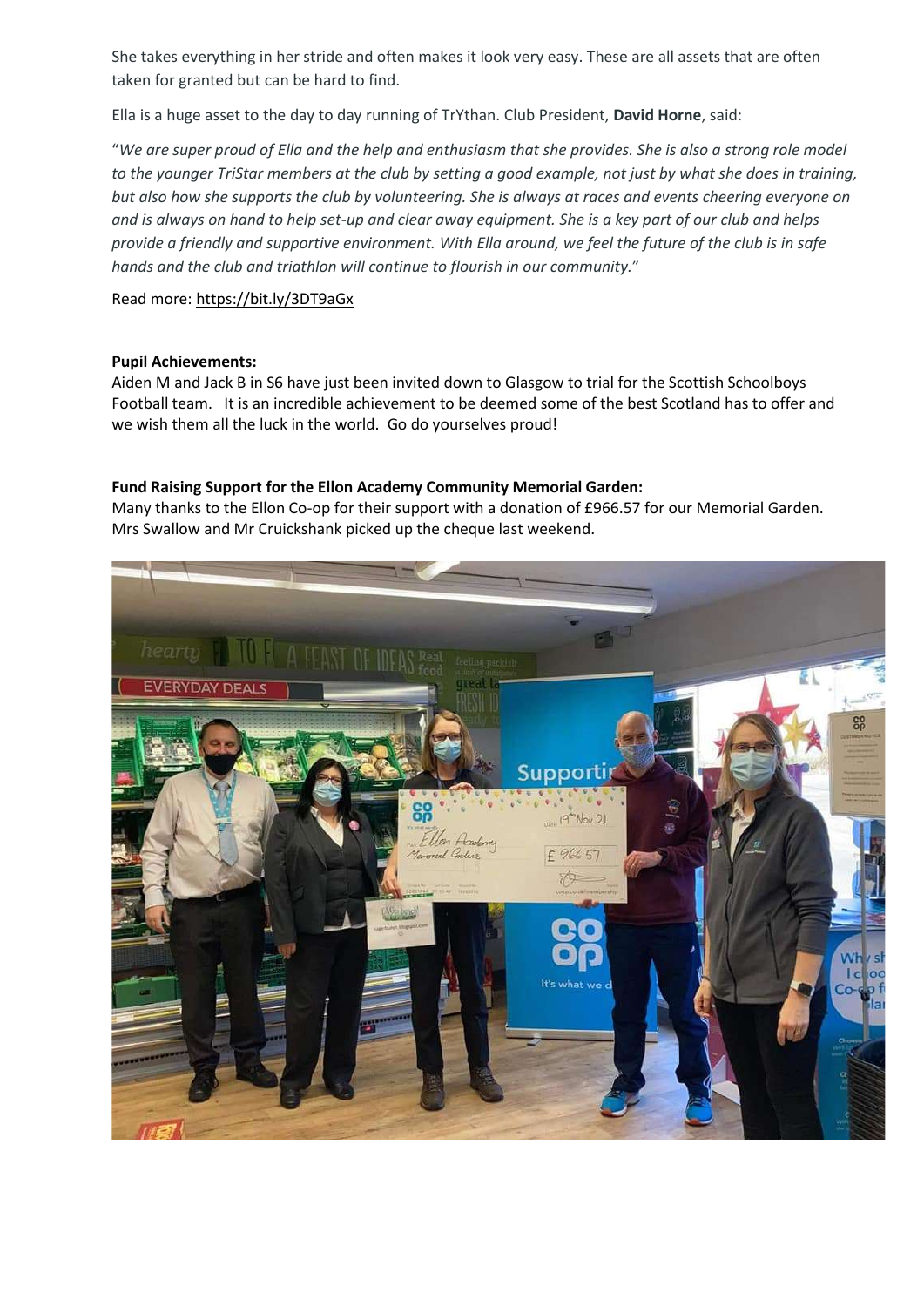### **Unexpected Act of Kindness:**

Well done to our Junior Hub pupils who have been making pencil cases and bags to sell to raise funds for The New Arc. The New Arc are thrilled to hear they have raised £50! What a wonderful job team. Thank you so much, and well done.

## **Columba 1400**

Over the next couple of weeks, our S2 pupils will be engaging in a Virtual Columba 1400 Introductory Session during their PSE classes.

I have had a 17-year long association with Columba 1400, which is a Leadership Academy for pupils and school staff based on the Isle of Skye. S2 pupils at Ellon Academy are in the fortunate position of getting an opportunity to find out what this experience would be like, and what it would mean for them. I have taken 3 previous groups of pupils to this experience in my previous school, and it has been an

immensely impactful and positive opportunity for those involved in the past.

During the October break, I attended the Head Teachers' Leadership Academy on Skye for a week, alongside 12 other Head Teachers from all over Scotland. It was an exceptional experience, and we are excited for some of our pupils to benefit from this too.

In May 2022, (Covid restrictions allowing) we plan to take 13 S2 pupils and 2/3 staff to the Columba 1400 Leadership Academy on Skye for a week-long leadership training experience, using the amazing outdoor Environment on Skye and indoors at the Columba 1400 Centre in Staffin, Skye.

On Friday  $10^{th}$  December, we have spaces for 60 interested S2 pupils to attend the Columba 1400 Leadership Values day here in school and after that, we will ask pupils who are interested in the residential part of the course on Skye, to put their names forward. If there are more than 13 young people interested, then Mr Corser and I will interview the pupils to choose our final 13.

This experience is all expenses paid for pupils and staff, thanks to Columba 1400 and this includes travel, accommodation, all meals, snacks, drinks etc and the environment at the Centre is very comfortable and homely.

More information will be sent to parents prior to the Leadership Values Day on Friday 10<sup>th</sup> December.



The Columba 1400 Leadership Centre on the Isle of Skye Sir Norman Drummond, Founder of Columba 1400



### **Staff Information:**

Well done to Mr Adam, one of our PE Teachers, who has successfully been appointment to a Principal Teacher Pupil Development role at Banchory Academy. We wish him every success as he moves to this promoted post after the New Year.

### **January Senior Phase Assessment Block**

Next week, we will be able to send all pupils, parents and staff information about our planned assessments in January 2022 and will provide a timetable of assessments for pupils and a summary of all supports and help clubs available. Currently our Principal Teachers Faculty are working on the assessment timetable and feeding that information back to Ms Booth, our DHT who co-ordinates and plans Learning, Teaching and Assessment at Ellon Academy.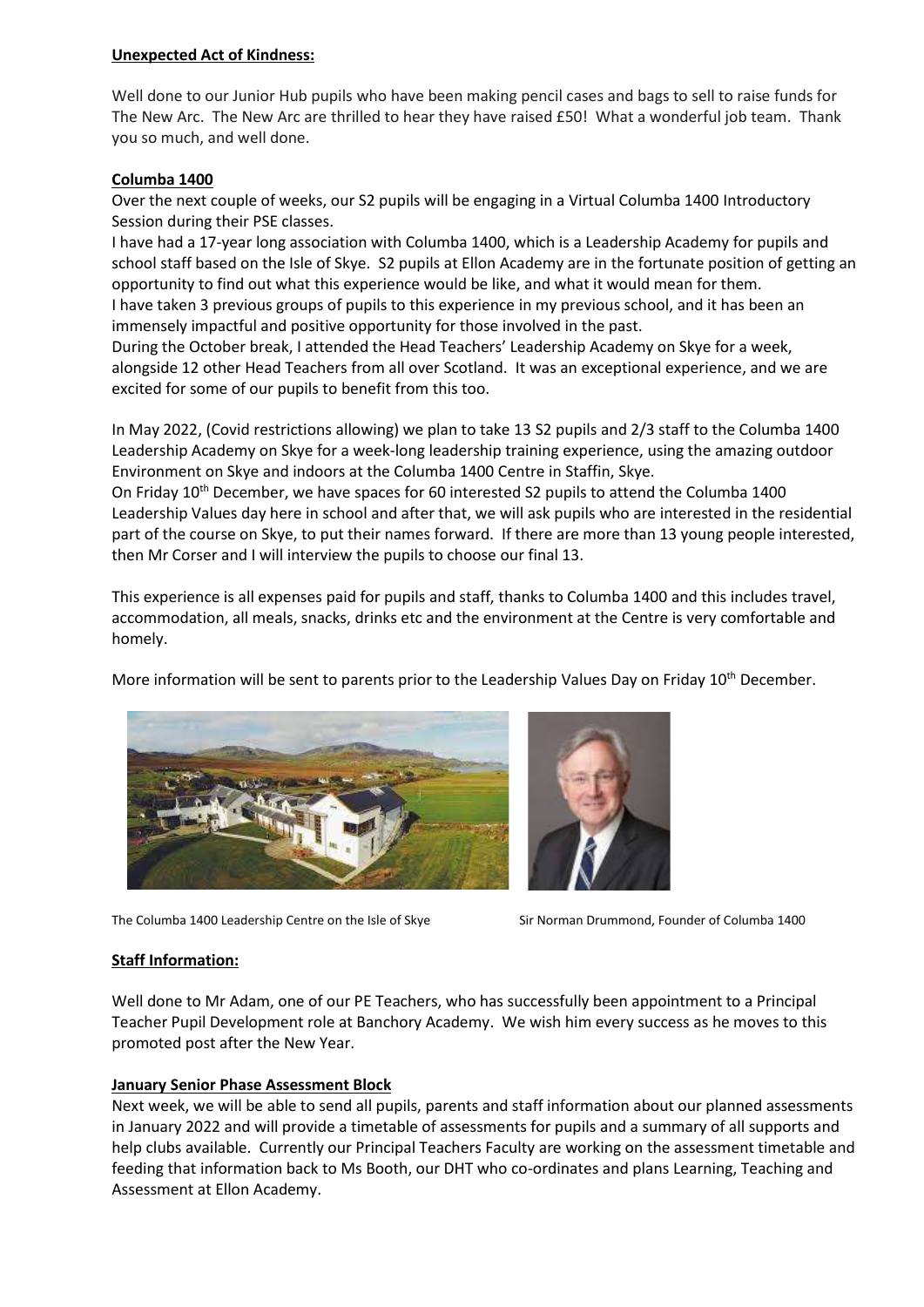## **Parent Council:**

Next Parent Council Meeting: The next virtual Parent Council Meeting is on Wednesday 23rd February 2022 at 7pm via Zoom. Please contact them via this email address: [ellonacademyparentcouncil@gmail.com](mailto:ellonacademyparentcouncil@gmail.com)

## **Dates For Your Diary:**

- Occasional days for session 21/22
	- $\circ$  Wed 5.1.22 occasional day added on the end of the Christmas break
	- o Thurs 10.2.22, Friday 11.2.22 (Mon 14.2.22 is already a holiday and Tues 15.2.22/Wed 16.2.22 are in-service days)
	- $\circ$  It has been mooted that May Day and Jubilee Day are combined National decision, so more info as it is received

## Term 1/Term 2:

- o Christmas lunches every Wednesday from 24.11.21 15.12.21
- $\circ$  Food Bank Donations Day Wednesday 1<sup>st</sup> December (Non-perishable items)
- $\circ$  S6 Christmas Jumpers as part of usual uniform from Wed 1.12.21 until the end of term
- o S4/5/6 Full Reports to be issued week beginning 6.12.21
- o Whole School Christmas Jumper Dress Down Day Fri 10.12.21
- o Whole School Dress Up Day and S5/6 Parade Fri 17.12.21
- o End of Term 2 Tuesday 21.12.21 (Last day of Term)
- o Start of Term 3 Thursday 6.1.22

## **Christmas Events 2021:**

As you will have read, we are planning our Dress Up Day on Friday 17<sup>th</sup> December when all pupils and staff are invited to come to school dressed up in fancy dress or just dressed down with no uniform. This is always a lovely, fun day and we are so pleased that we can continue to do this, despite the Global Pandemic. This event sits well within our Covid-19 Risk Assessment and the Guidance which comes to schools from the Local Authority and the Scottish Government.

However, there are 3 events which cannot go ahead under the current restrictions imposed on schools by the Scottish Government. These are the Christmas Ceilidh, the Interhouse Cheerleading and the Swimming Gala. We are bitterly disappointed for our pupils and staff that we are unable to support these events at this time due to the restrictions placed on schools.

The Senior Leadership Team have spent significant time discussing how we may have stretched our risk assessment to accommodate these events, but in all honesty, we would be going against all government guidelines and inevitably, having large gatherings of unvaccinated pupils, would potentially lead to some contracting Covid-19, becoming close contacts and having to self-isolate over the festive period, which is something that neither pupils, parents or staff would wish to happen as a result of in-school events. We would hate the thought of our young people having to stay away from their families, stuck in their rooms self-isolating during Christmas.

At Christmas last year, the government imposed strict restrictions on the whole of society in terms of how, when, and how long we were able to meet with our families, to stem the spread of coronavirus and as you recall, we did not return to school after the New Year and entered a second lockdown. Thankfully this year, there are no similar restrictions planned (as far as we know) and Ellon Academy does not want to be the source of a larger community outbreak which spoils family plans and get togethers over the festive period, so hence our decision to postpone these events, albeit to the great disappointment of us all.

Social dancing in PE can still go ahead because of the much smaller groups of pupils taking part in class groups, but a larger scale Ceilidh, with unvaccinated pupils from different year groups, dancing face to face and hand to hand, even with masks and sanitising, is just not viable under government restrictions at this time.

We have discussed this with our Parent Council, who are in support of our rationale and of our integrity in applying the guidance we have been given for schools by the Scottish Government. **NHS Covid-19 Weekly Up-date for Schools (24.11.21):**